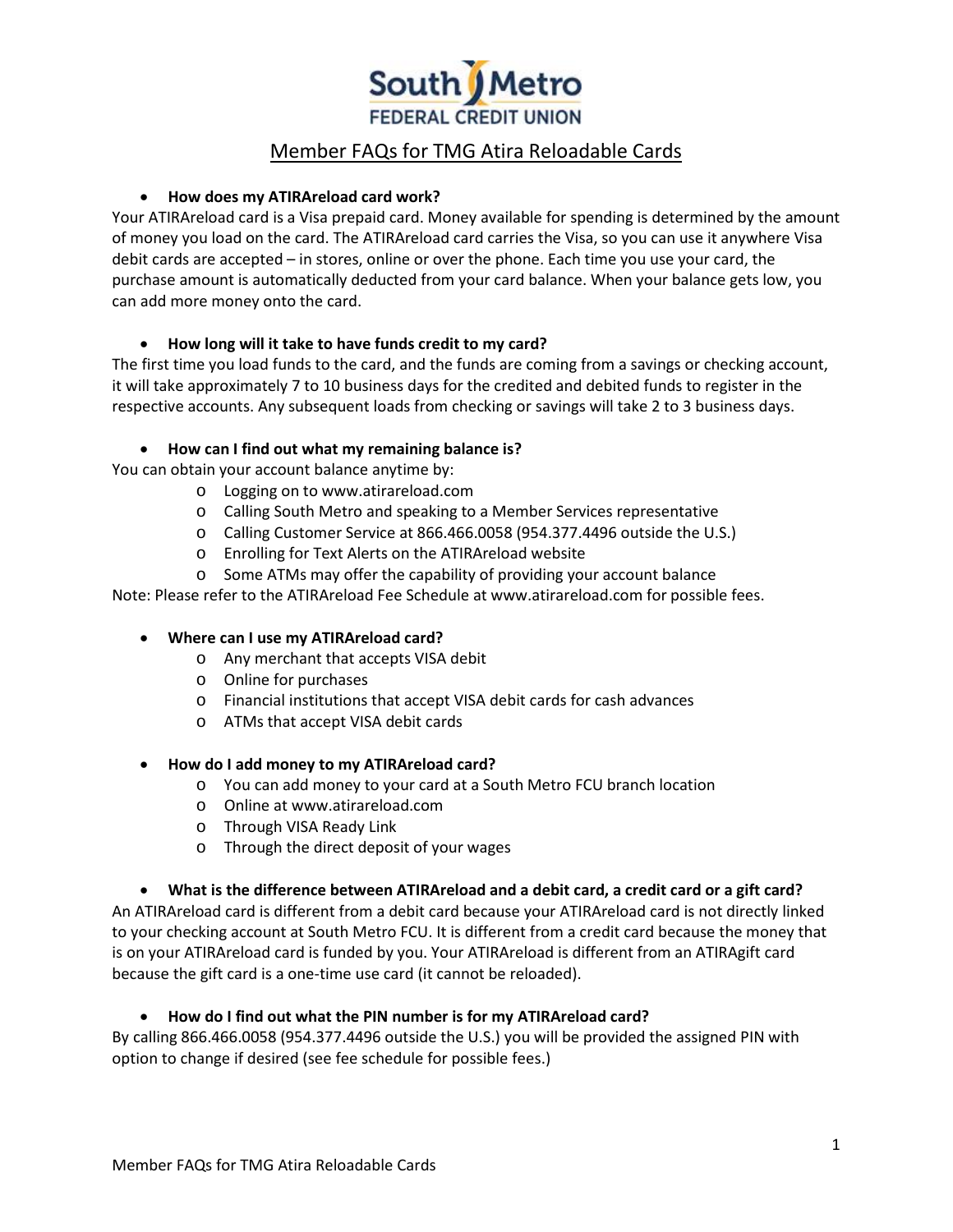

- **Are there any special types of transactions I should know about before I shop with my ATIRAreload card?**
	- o **Gas Stations**  Paying at the pump may cause a minimum hold until the transaction clears; consider paying inside with the attendant for the exact amount and signing the receipt instead.
	- o **Restaurants**  Restaurants may authorize your card for the amount of the dining bill to verify you have enough money in your account. Make sure you have enough funds on the card to cover any additional tips or gratuities.
	- o **Hotels**  Hotels may put a hold on the amount of your estimated bill, making that amount unavailable for other purchases. When you check out, that hold may take a few days to be removed.
	- o **Auto Rentals**  You may use your card for final payment for a rental car bill, however, a credit card may be necessary to reserve a rental car.
	- o **Returning Purchases**  Store return policies may vary. You may receive a credit to your card, a cash refund or even a store credit, depending on the particular store. A credit to your account may take up to one week to process before it is available for use.

# • **What do I do if my ATIRAreload card is lost or stolen?**

If your card is lost or stolen, please call Customer Service immediately at 866.466.0058 (954.377.4496 outside the U.S.) to report the incident. A replacement card will be sent to you and the remaining balance on your lost or stolen card will be transferred to the new card. Please refer to the ATIRAreload Fee Schedule at www.atirareload.com/fees for possible fees.

#### • **How can I request additional ATIRAreload cards?**

- o By calling 866.466.0058 (954.377.4496 outside the U.S.)
- o By visiting a South Metro FCU branch location
- o By visiting www.atirareload.com

Note: Please refer to the ATIRAreload Fee Schedule at www.atirareload.com/fees for possible fees.

#### • **Are there any age restrictions for cardholders on an ATIRAreload card?**

Yes, the age restriction for the ATIRAreload card and secondary cards is 13, per Childrens Online Privacy Protection Act (COPPA) Regulations.

# • **Why do I need to activate my ATIRAreload card?**

Activation is a security measure to prevent your card from being stolen out of the mail. Activation will require you to validate your 2 digit month/day of your birthday to ensure that you have received your ATIRAreload card. The card must be activated before you are able to use it. Your ATIRAreload card can be activated by calling 866.466.0058 (954.377.4496 outside the U.S.) or visiting www.atirareload.com.

#### • **How do I allow another person to use my card?**

You can order a secondary card by visiting a South Metro FCU branch location. The secondary cardholder will receive their own personalized card and account number, but they will share your purse balance.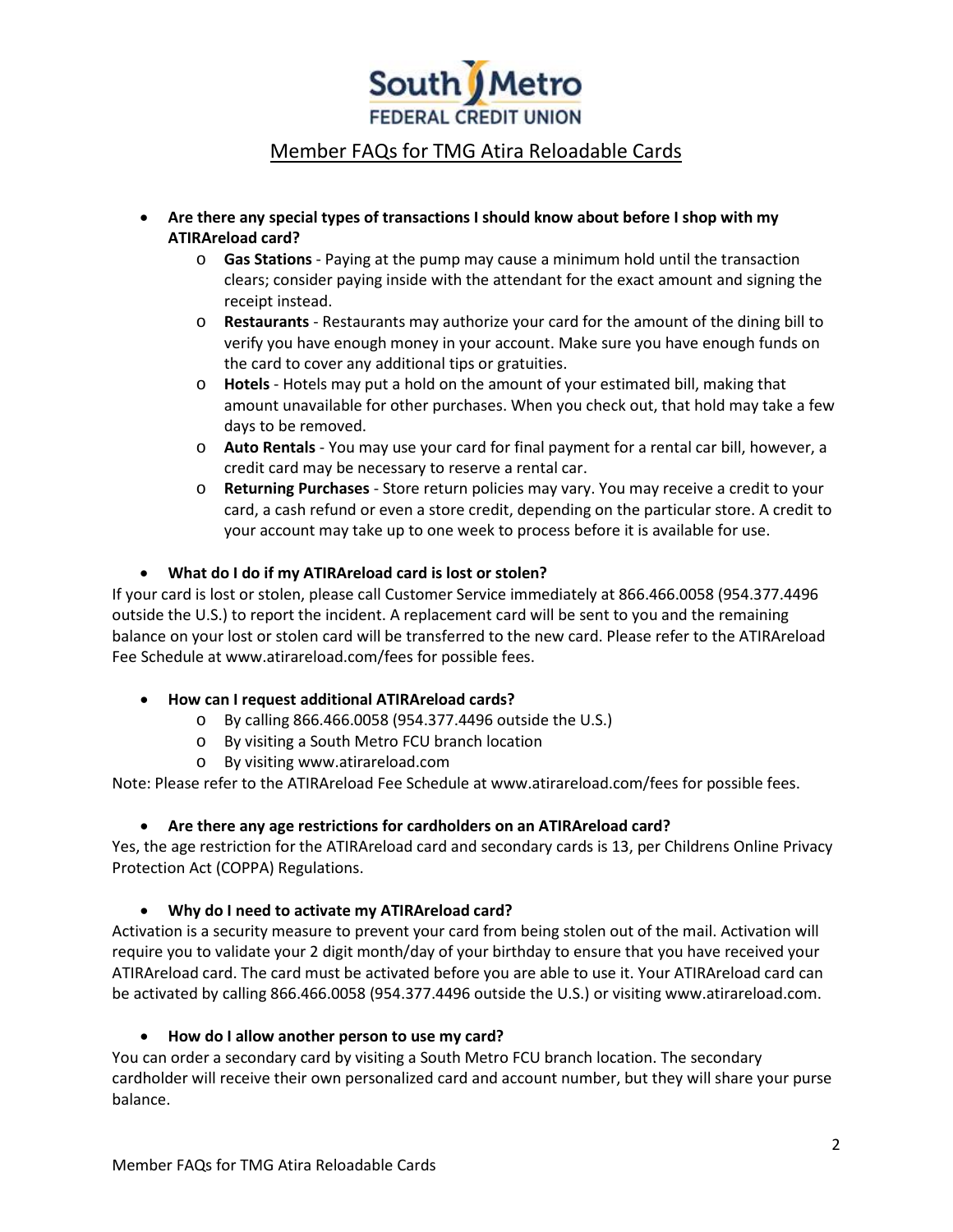

### • **Is there a minimum load amount for my ATIRAreload card?**

The minimum load amount for the ATIRAreload card is \$0.01. The minimum load amount for the ATIRAreload card via the My Account website is \$1.00.

## • **What verification information is needed for a U.S. citizen?**

A taxpayer identification number such as social security number is required to purchase the card.

## • **What verification information is needed for a non U.S. citizen?**

One or more of the following: a U.S. taxpayer identification number, passport number and country of issuance; alien identification card number; or number and country of issuance of any other governmentissued document evidencing nationality or residence and bearing a photograph or similar safeguard.

## • **Can I send another card to someone outside the U.S.?**

Yes, but a U.S. address of the primary cardholder will need to be entered into the appropriate fields. The secondary card will be sent to the primary cardholder's address. The primary cardholder can then ship the card to wherever it is needed.

## • **How do I set up direct deposit with my ATIRAreload card?**

Complete a direct deposit form at your employer directing all or a portion of your wages to your ATIRAreload account number (this is different than the card number.) You can also set up direct deposit from your checking or savings account to your ATIRAreload via My Account site at www.atirareload.com.

#### • **How can I access cash?**

Use your PIN number to withdraw funds from any ATM where Visa debit cards are accepted. To withdraw funds from a financial institution, present the card to the teller and ask for a cash advance. In some instances, retailers will allow you to obtain cash back after making a purchase when you enter your PIN and select "debit" on the point of sale terminal. Please refer to the ATIRAreload card Fee Schedule at www.atirareload.com/fees for possible fees. To locate an ATM near you, visit http://www.atirareload.com/atm.

# • **Does the balance on my ATIRAreload card earn interest?**

No, interest will not be applied to your ATIRAreload card balance.

# • **Can I use my ATIRAreload card as a signature card?**

Yes, the ATIRAreload card can be used to make purchases at almost all merchants that accept Visa debit cards. You can simply select "credit" and provide the merchant with your signature on the receipt at the point of sale terminal.

#### • **Is there a limit to the number of ATIRAreload accounts I can have?**

Each person is only allowed to have one card in their name, but the primary cardholder can order up to six additional cards that will be attached to the same purse balance.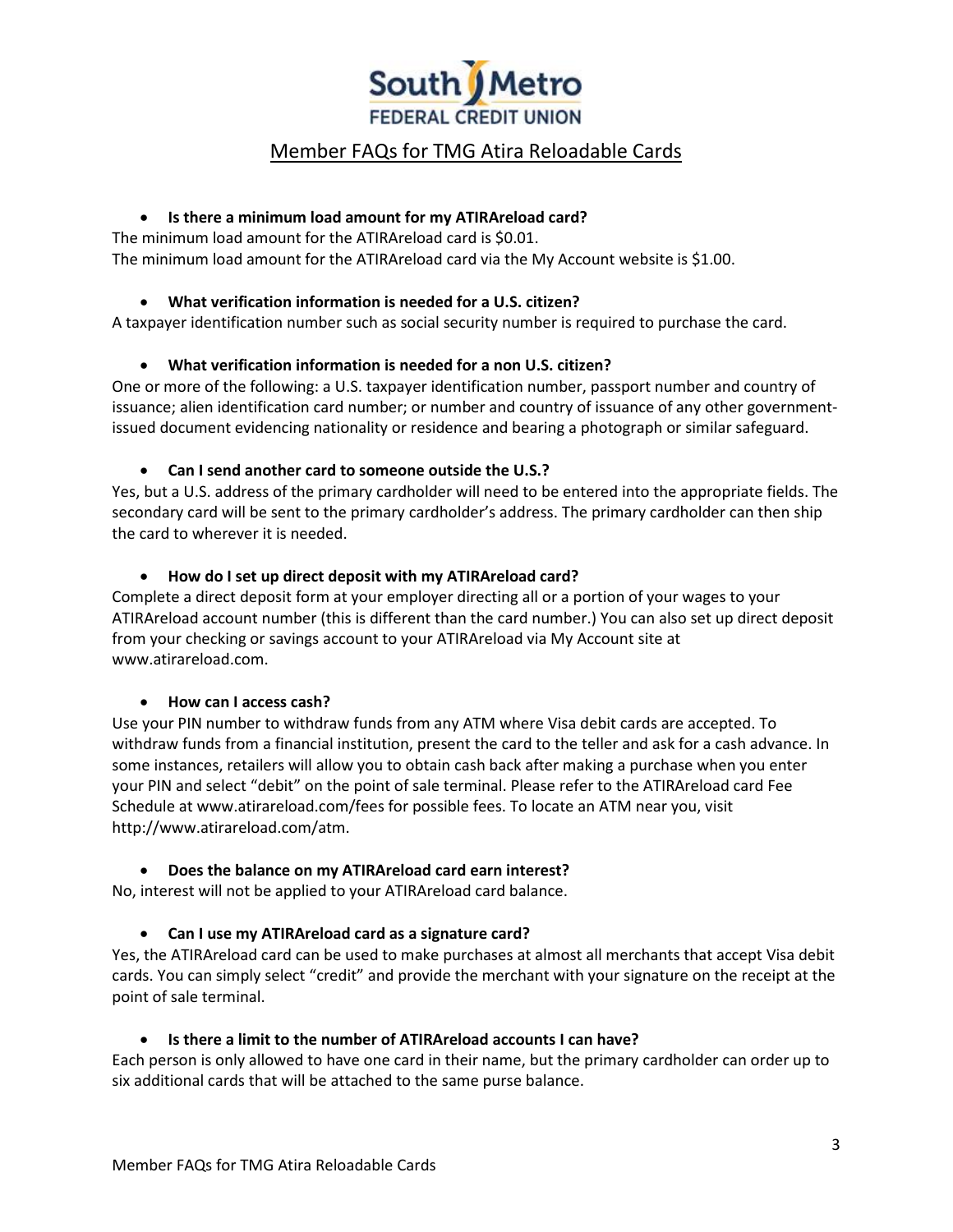

# • **What should I do when I've spent the original amount I put on the ATIRAreload card?**

You can simply add more money to your ATIRAreload card. The card is good for two years, so you will want to keep your card even if the balance is depleted and you decide not to add additional money to it. Also, in case you need to return any purchased items, you might be asked to present the card when returning items purchased with the card.

#### • **What if I want to purchase an item that costs more than the balance on my ATIRAreload card?**

To make a purchase greater than the balance on your card, you will need to use a second payment method—cash, check, or credit card—to cover the difference. When making your purchase, you must tell the cashier in advance how much to deduct from your card and how much you will pay with the second payment method. However, not all merchants can handle these "split tender" transactions; and, if you try to purchase an item of greater value than your card balance, your card will be declined.

## • **What should I do if my ATIRAreload card is declined?**

If a transaction is declined, the merchant will let you know. To help prevent this, keep track of your balance by visiting www.atirareload.com, setting up text message alerts, calling 866.466.0058 (954.377.4496 outside the U.S.) or by contacting South Metro FCU.

• **What if I change my mind and want to cancel a purchase?**

You will need to contact the merchant directly to request a transaction to be canceled. If the merchant cancels a transaction at your request, it may take three to seven business days for the authorization hold to be removed from your card.

#### • **What if I need to return an item that I purchased with my ATIRAreload card?**

Present your ATIRAreload card at the time of a merchandise return. If the merchant's return policy allows it, the merchant will credit the amount of the purchase back onto your card. Remember to save your purchase receipts and your card even after the funds have been depleted, in case you have merchandise returns. When returning an item purchased online, have your card number available in order to process the return. The merchandise value will be credited back to your card within three to seven business days.

#### • **How long can I use my ATIRAreload card?**

You can make purchases using your ATIRAreload card until the expiration date shown on the card, or until the value of the card has been depleted. If an activated card has a balance at expiration, a new card will automatically be sent to the cardholder.

# • **What are the fees associated with my ATIRAreload card?**

Please refer to the ATIRAreload Fee Schedule that was included with your card or at www.atirareload.com/fees.

#### • **Does my ATIRAreload card have an expiration date?**

Yes, the ATIRAreload card has a 2 year expiration date that is printed on the front of the card.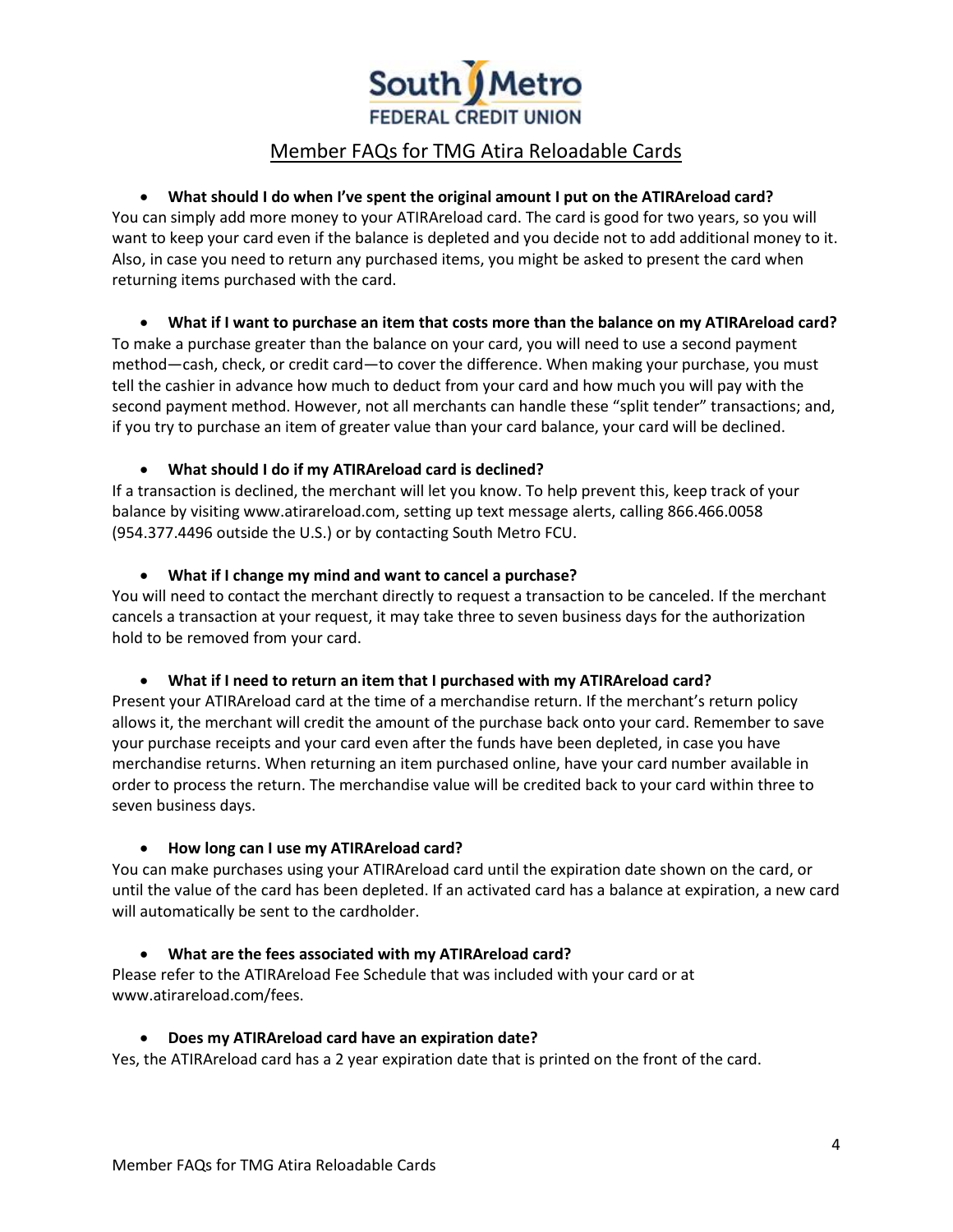

### • **How do I renew my ATIRAreload card?**

If your ATIRAreload account is active, a new card will be sent to you at the address on the system. If your card is not active, you will not automatically receive a new card. If you wish to receive a new card, please call customer service at 866.466.0058

(954.377.4496 outside the U.S.). Be advised that cards can only be shipped to an address in the United States.

## • **How can I track my spending?**

Each month you can access an account statement detailing each deposit, purchase and withdrawal made with your card. Visit www.atirareload.com to access your account statements. Please visit www.atirareload.com/fees for possible fees.

• **Will I be assessed ATM charges for using the ATIRAreload card at local financial institutions?** Please refer to the ATIRAreload Fee Schedule at www.atirareload.com/fees for ATM fees. Some financial institutions or ATM owners may assess a fee when using their ATMs for any purpose.

• **When I make a withdrawal at an ATM, the screen prompts me for account (e.g., Savings, Checking, Money Market, etc.). Which do I choose?**

Always select CHECKING when making an ATM withdrawal.

### • **Can I request balance inquiries from an ATM?**

Yes, you can request a balance inquiry from an ATM, although not all ATMs have this ability. The screen will ask you which transaction you want. Choose BALANCE INQUIRY. Then the screen will ask which account you want to access, choose CHECKING. Some financial institutions or ATM owners may assess a fee when using their ATMs for any purpose and not all ATMs will offer this function. Please refer to the ATIRAreload Fee Schedule at www.atirareload.com/fees for possible fees.

#### • **Is my ATIRAreload card a credit card?**

No, your card is a reloadable, Visa prepaid debit card, which means there is no credit line associated with it and no required credit approval. The card is funded by you. Please note that when making a credit transaction for a purchase and signing the receipt, it will not change your ATIRAreload card to a credit card, nor does it impact your credit history or rating.

#### • **How do I initiate a billing inquiry?**

Please refer to the terms and conditions that came with your card or visit www.atirareload.com/terms for information on initiating a billing inquiry.

# • **Can I use my ATIRAreload card to pay bills?**

Yes, you can use your ATIRAreload card to pay bills or shop online. Bill pay must be set up using the reload card number (as a credit or debit card transaction). A bill pay will not process correctly and will reject if it is set up to work like a check (using the DDA number).